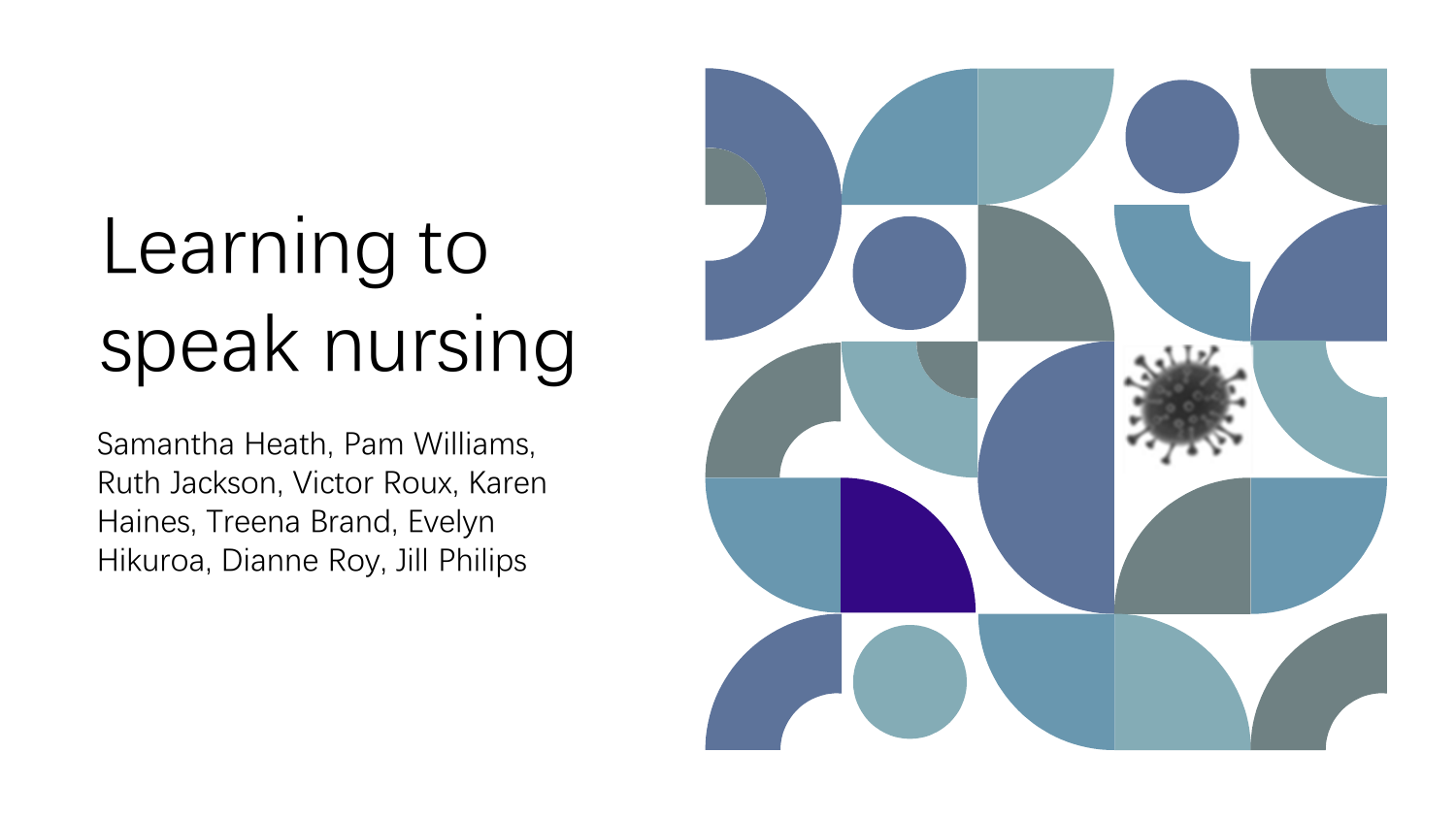

# listening speaking writing<br>spelling<br>reading<br>grammar<br>critical thinking<br>and you!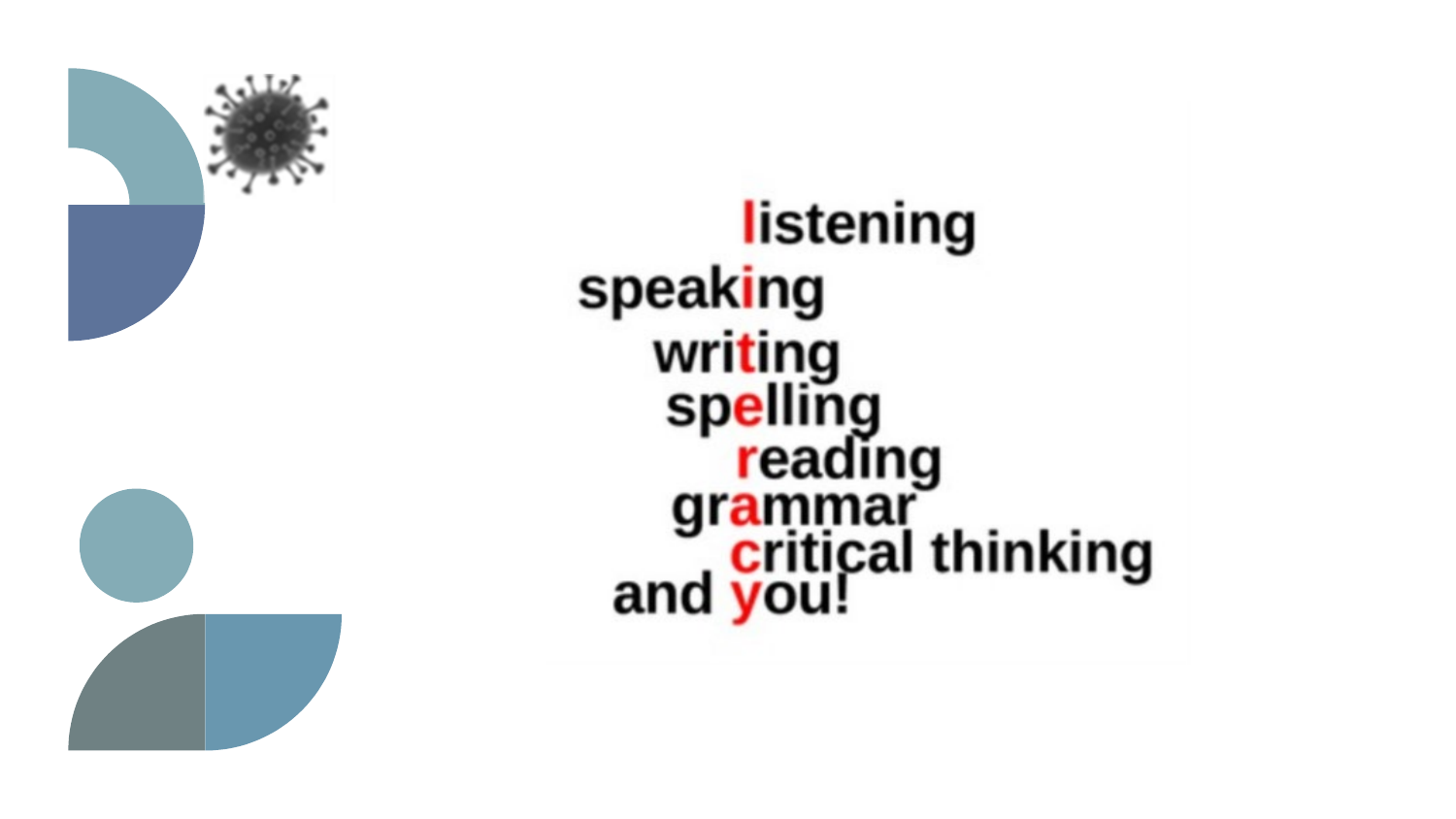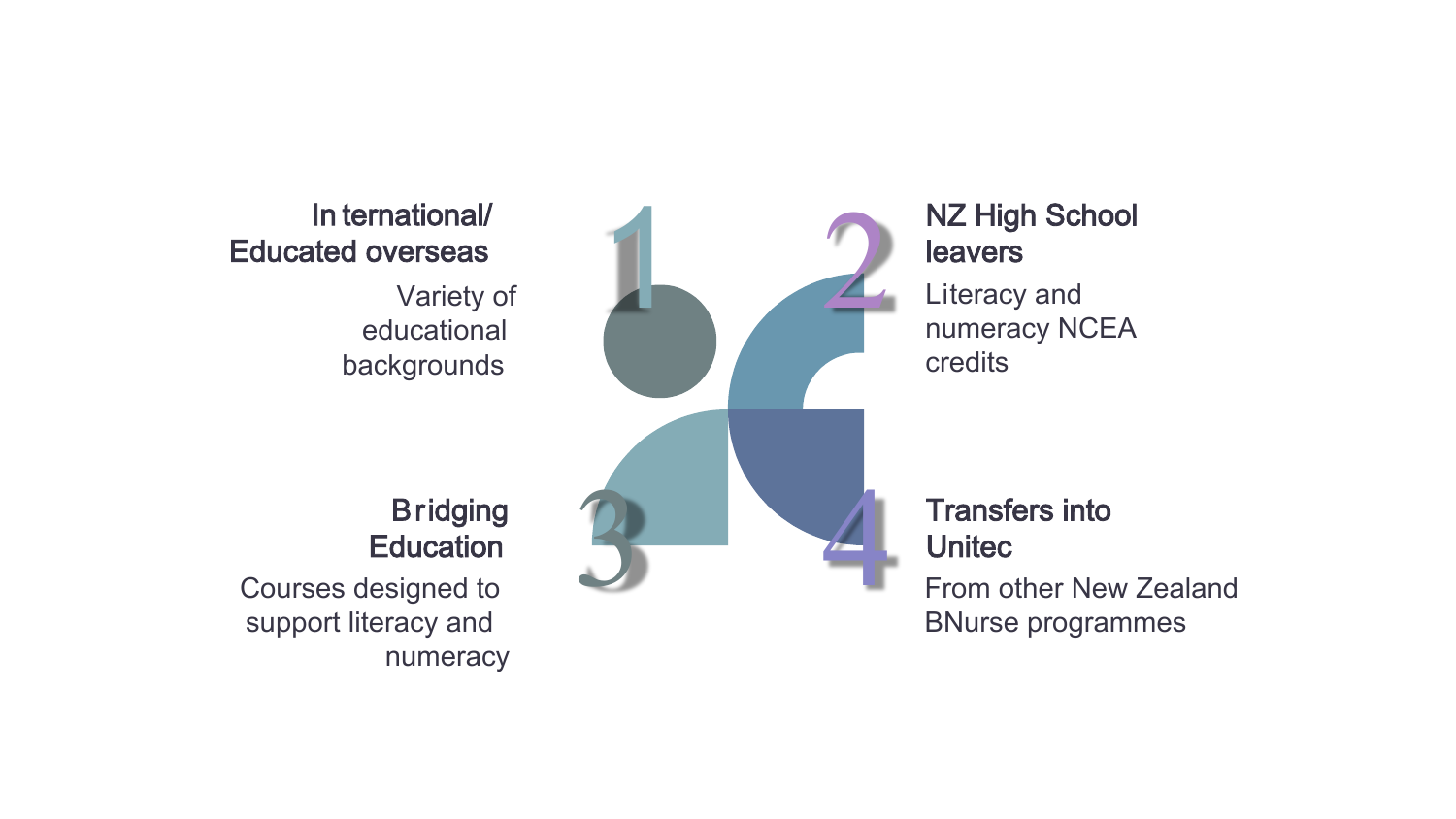#### The language of Health care

Dates from the  $4<sup>th</sup>$  century with both Greek and Latin roots

- Dysp h a sia
- $D$ ysphagia
- **Bradypnoea**
- Ta ch y card ia
- Rh ab d om yosarcom a
- $Difficuity$  speaking
- Difficulty swallowing
- Slow breathing rate
- Fast heartbeat
- Tum our of a particular muscle

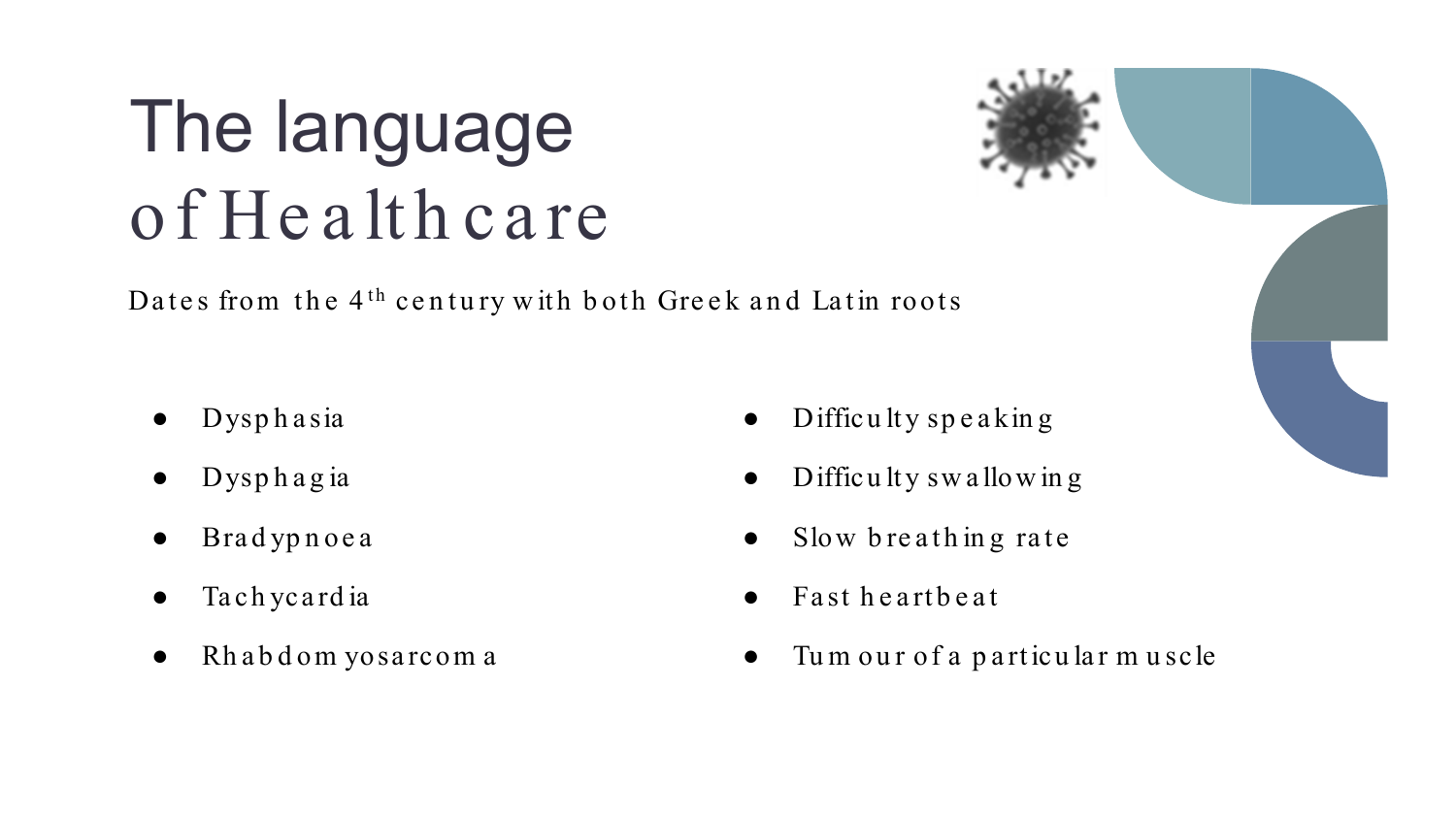Does early assessment of students' foundation adult literacy using Literacy Num eracy for Adults Assessm ent Tool  $(LNAAT)(TEC, 2017)$  with targeted, follow-up in terventions for selected students impact on success in the first year of the Bachelor of Nursing program m e?

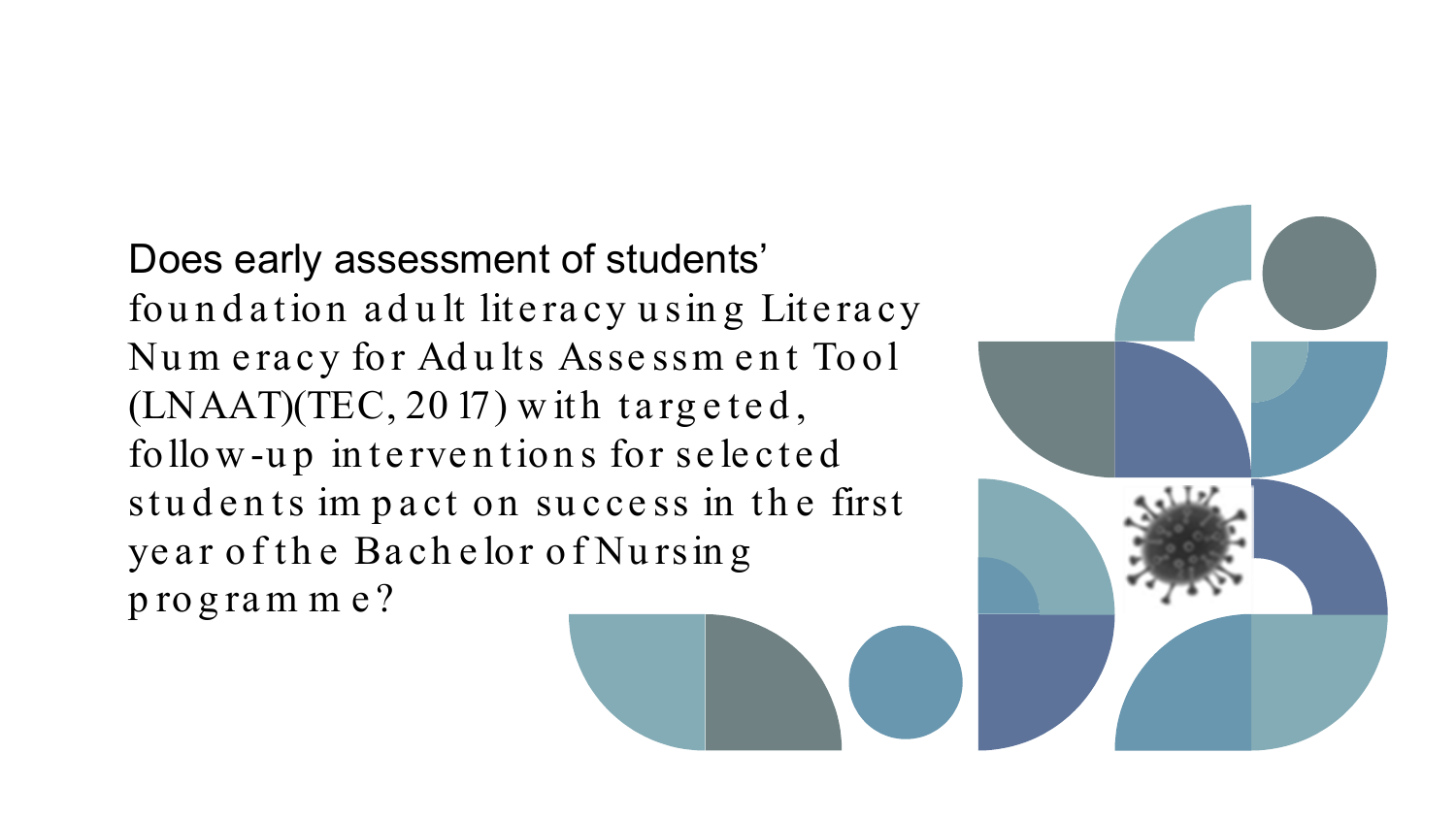## LNAAT Testing

| <b>LNAAT</b><br>step     | <b>Description</b>                              |
|--------------------------|-------------------------------------------------|
|                          | I read very easy things/ $(decoding)$ a-e-i-o-u |
| $\overline{2}$           | Long words are hard for me                      |
| $\overline{3}$           | Technical and specialised words are hard        |
|                          | som et im es                                    |
| $\overline{4}$           | Ineed more practice at getting key details and  |
|                          | in form ation                                   |
| $\overline{\mathcal{L}}$ | Ineed to read some complex material more        |
| 6                        | than once                                       |

Literacy and Numeracy Assessment Tool for Adults (Tertiary Education Commission, 2017 )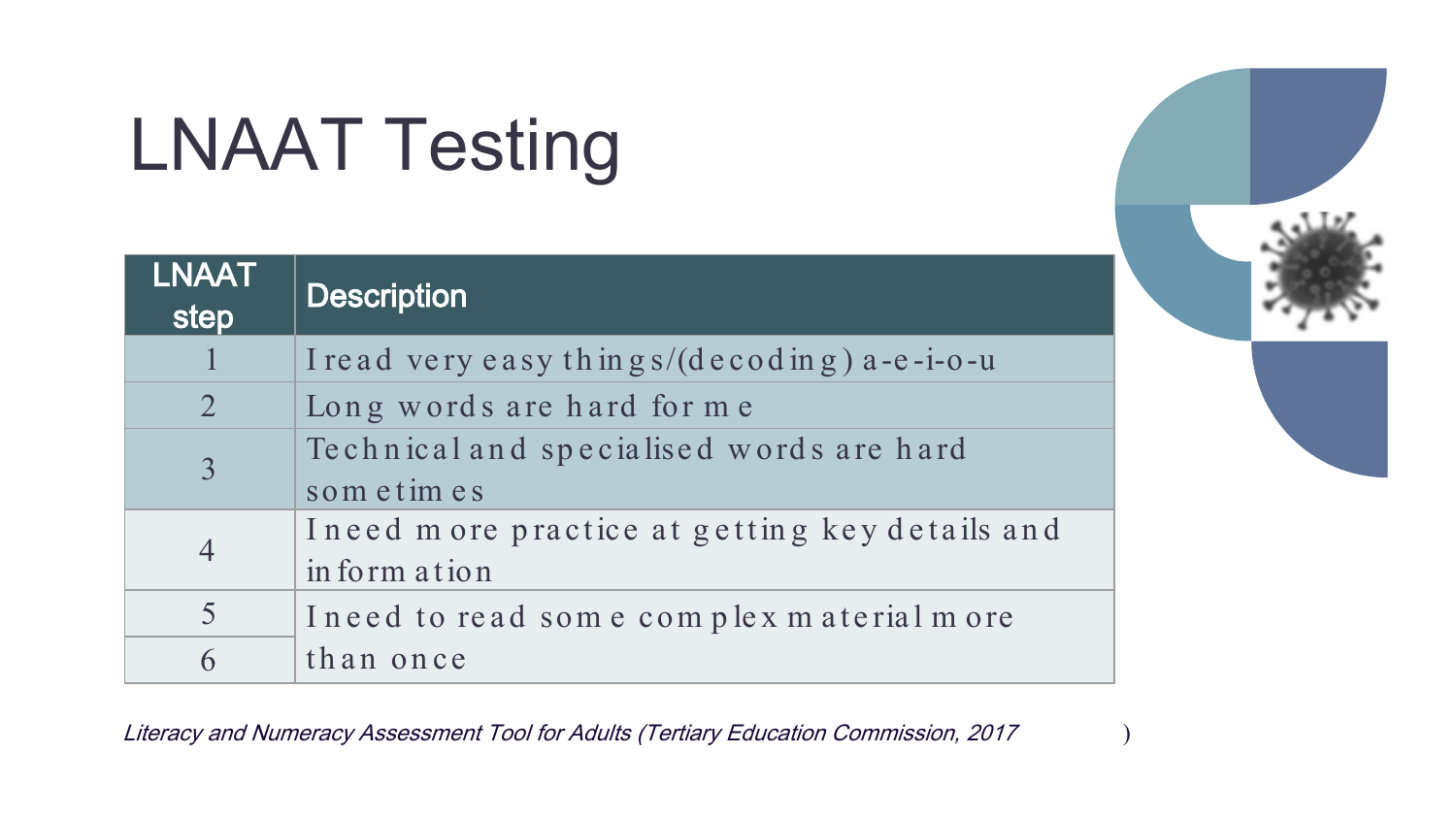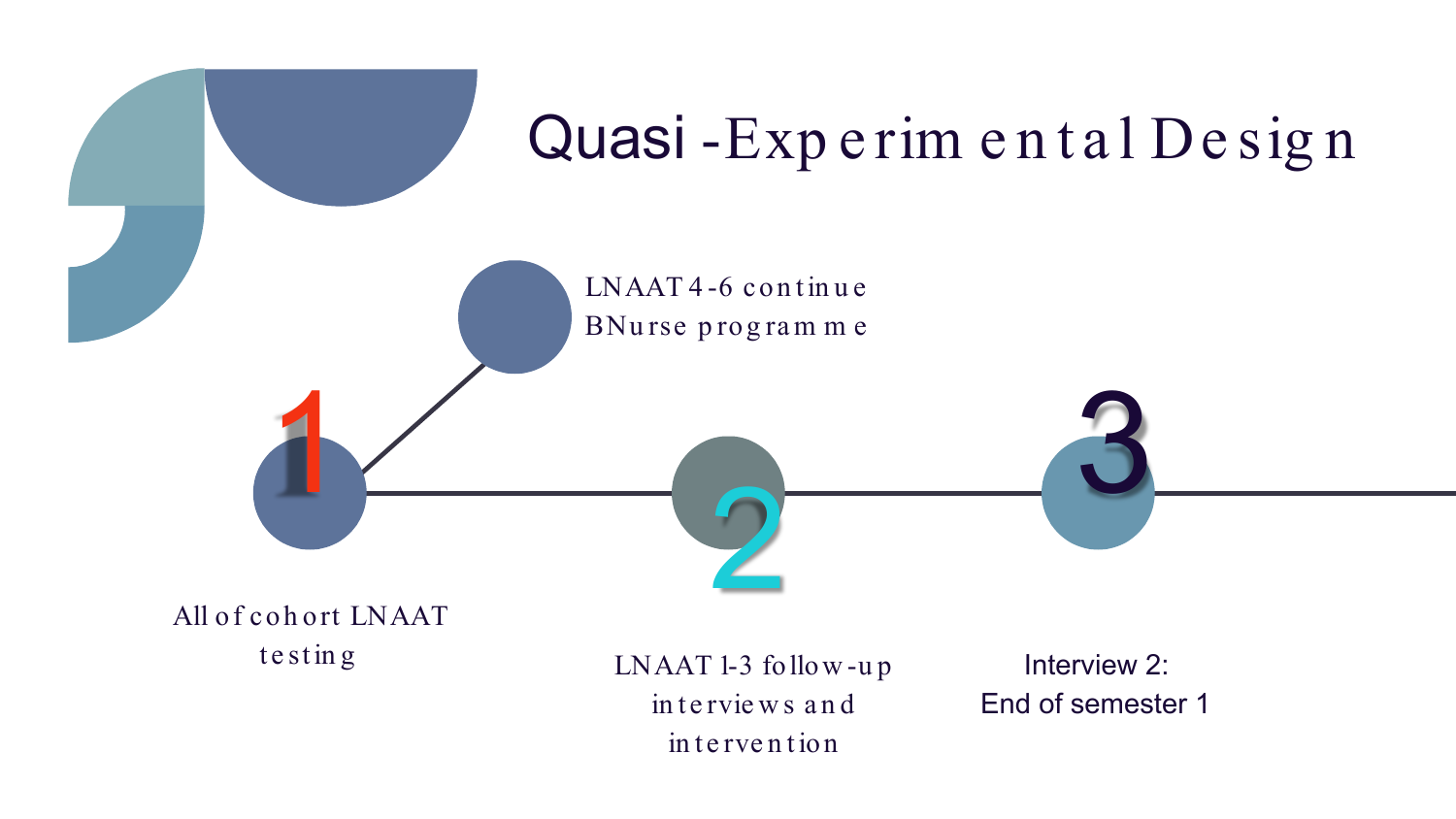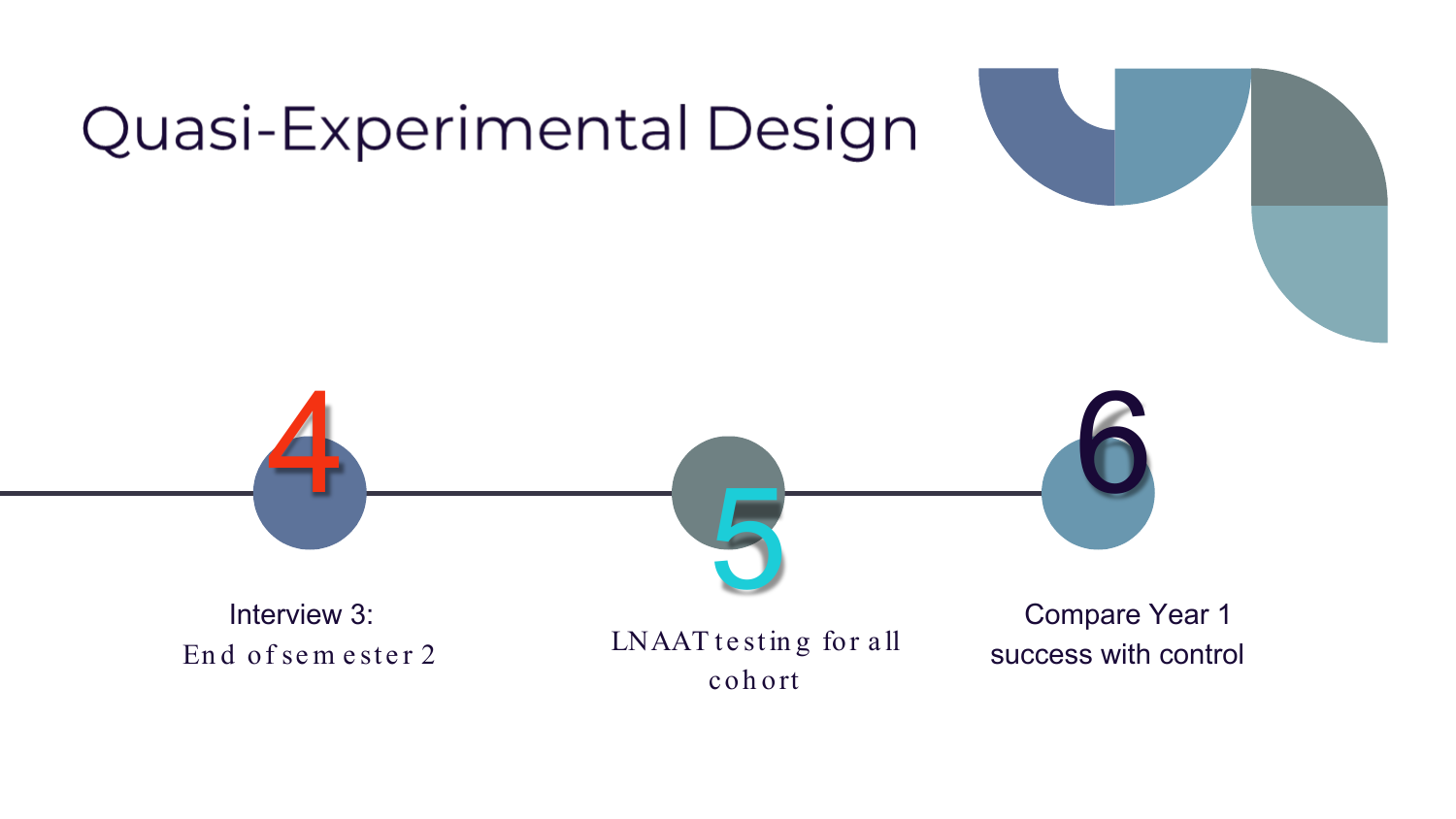## Pathways Awarua

Recommendation for activities during the term that would support students to develop lit e racy skills along side their studies

Le arning support team th rou g h ou t th e year

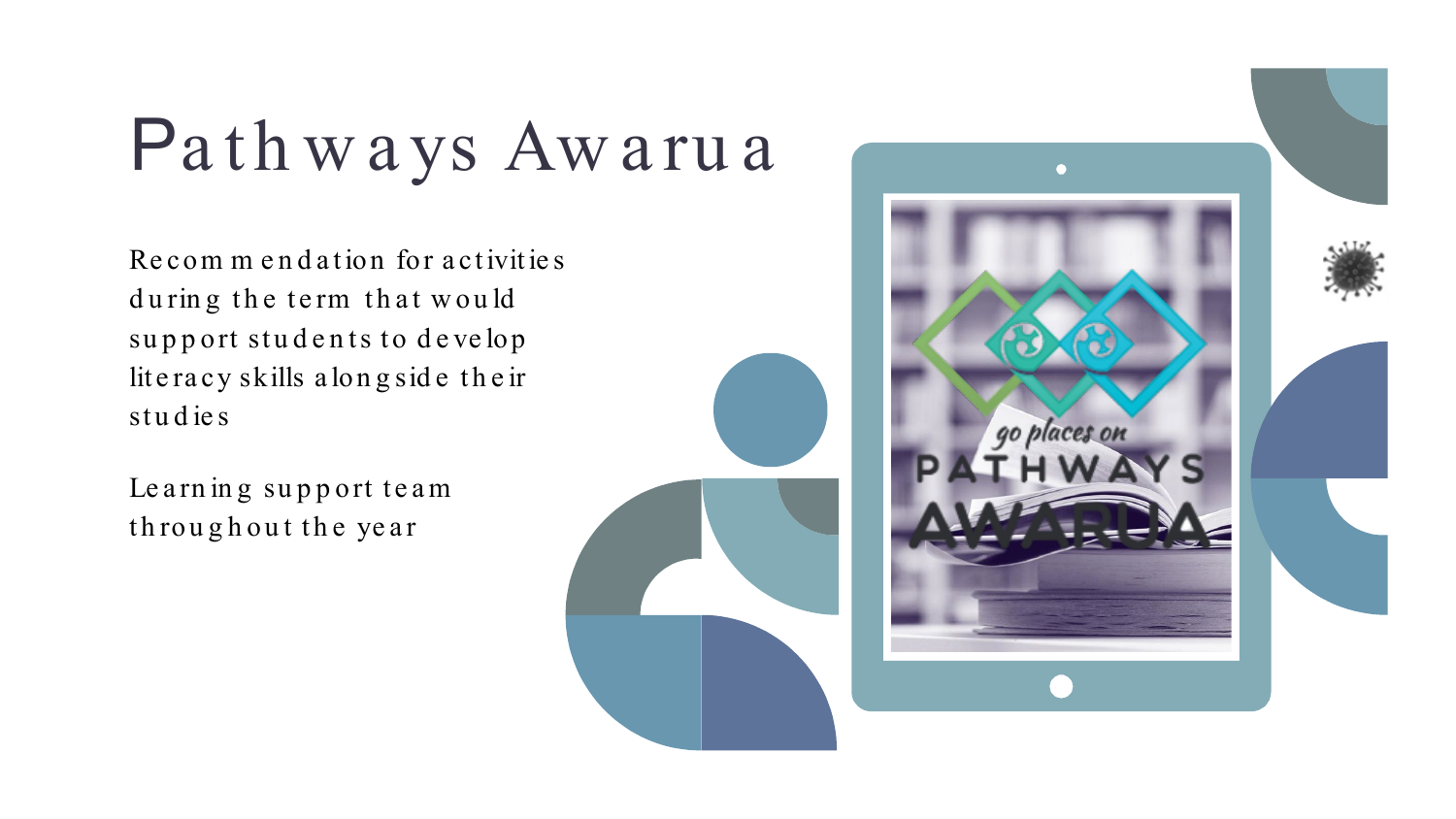## LNAAT Testing



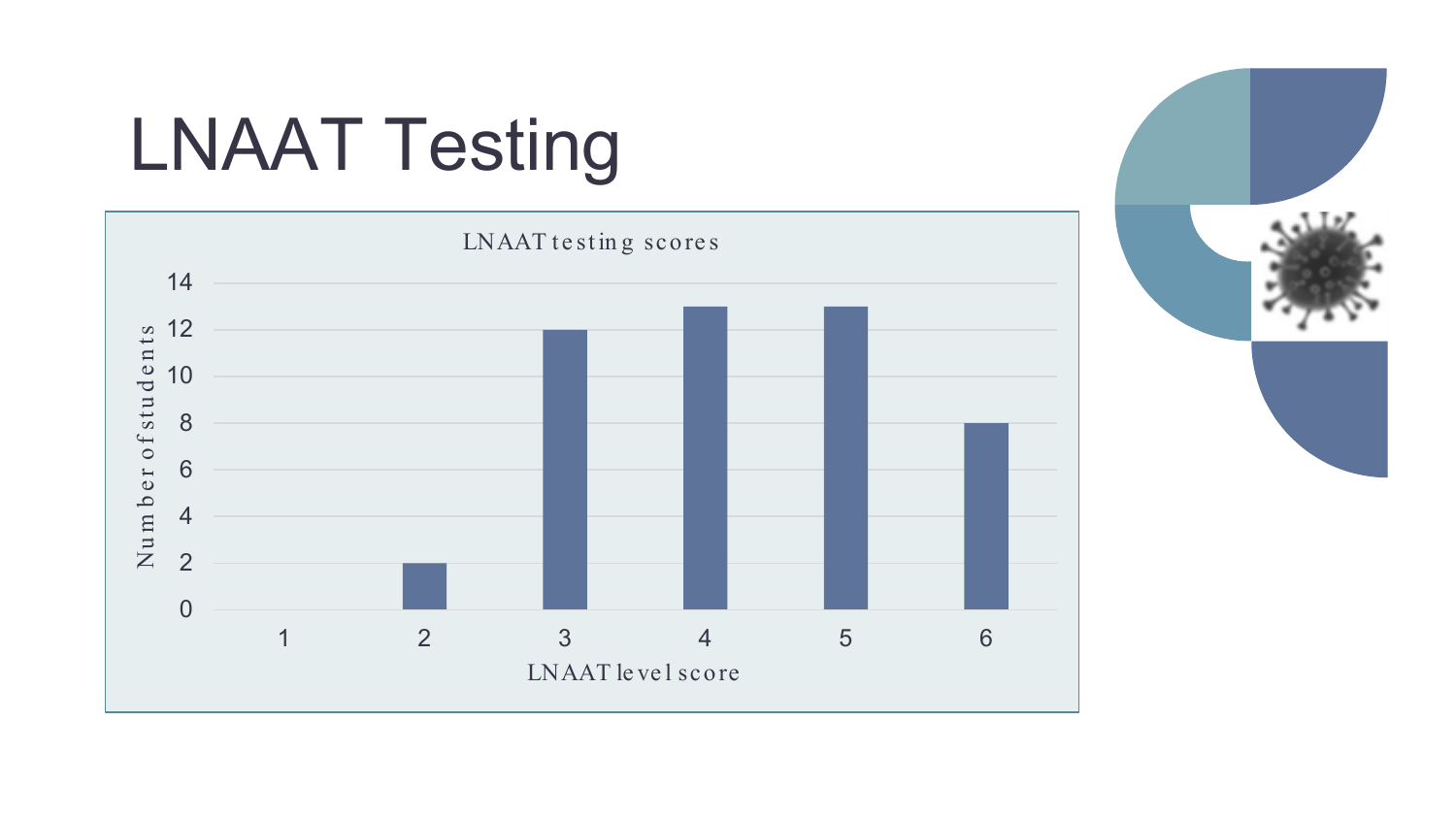#### By the numbers….



Students at LNAAT step 4 -6 and all were offered the resources to review as they wished

LNAAT testing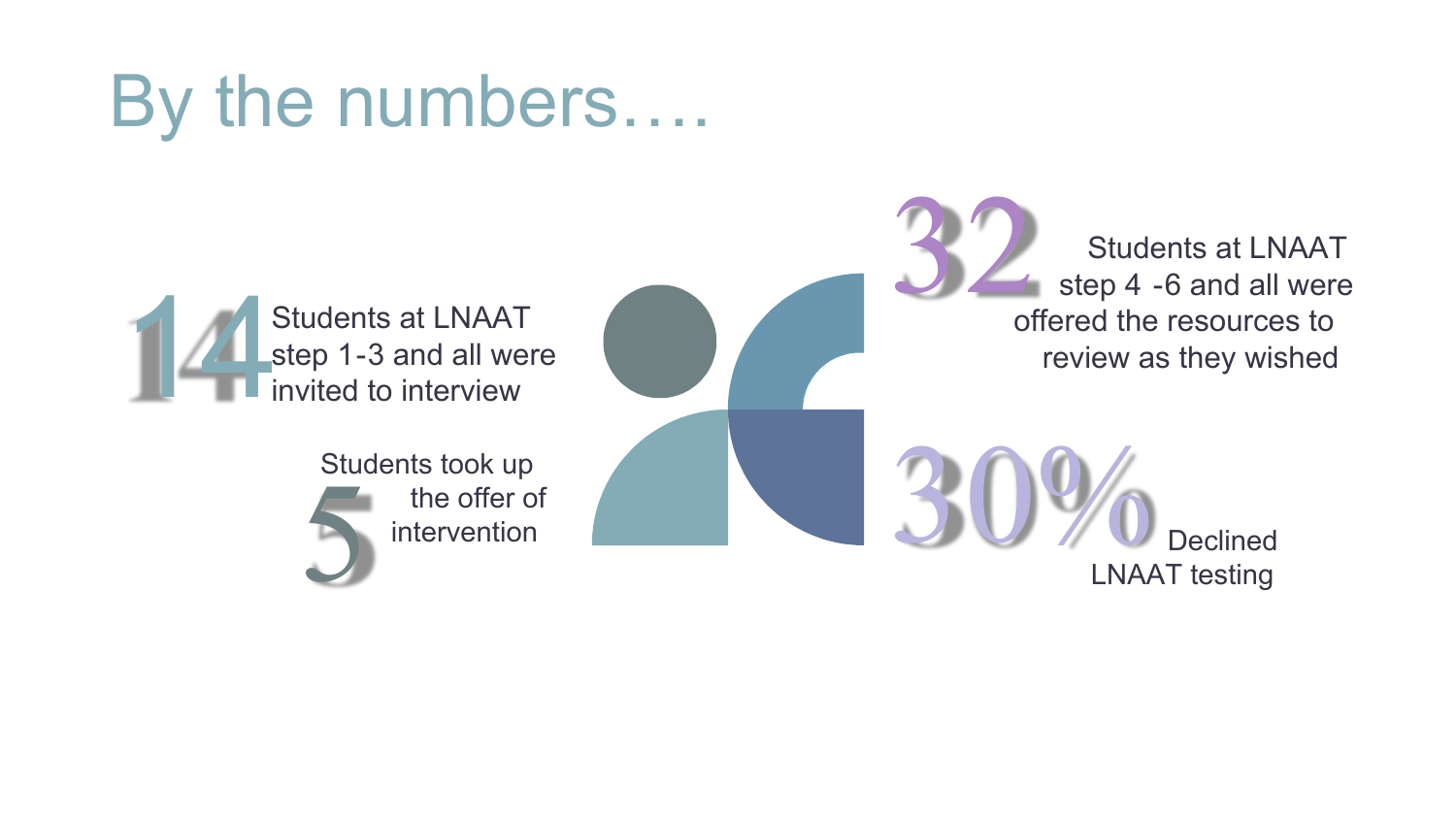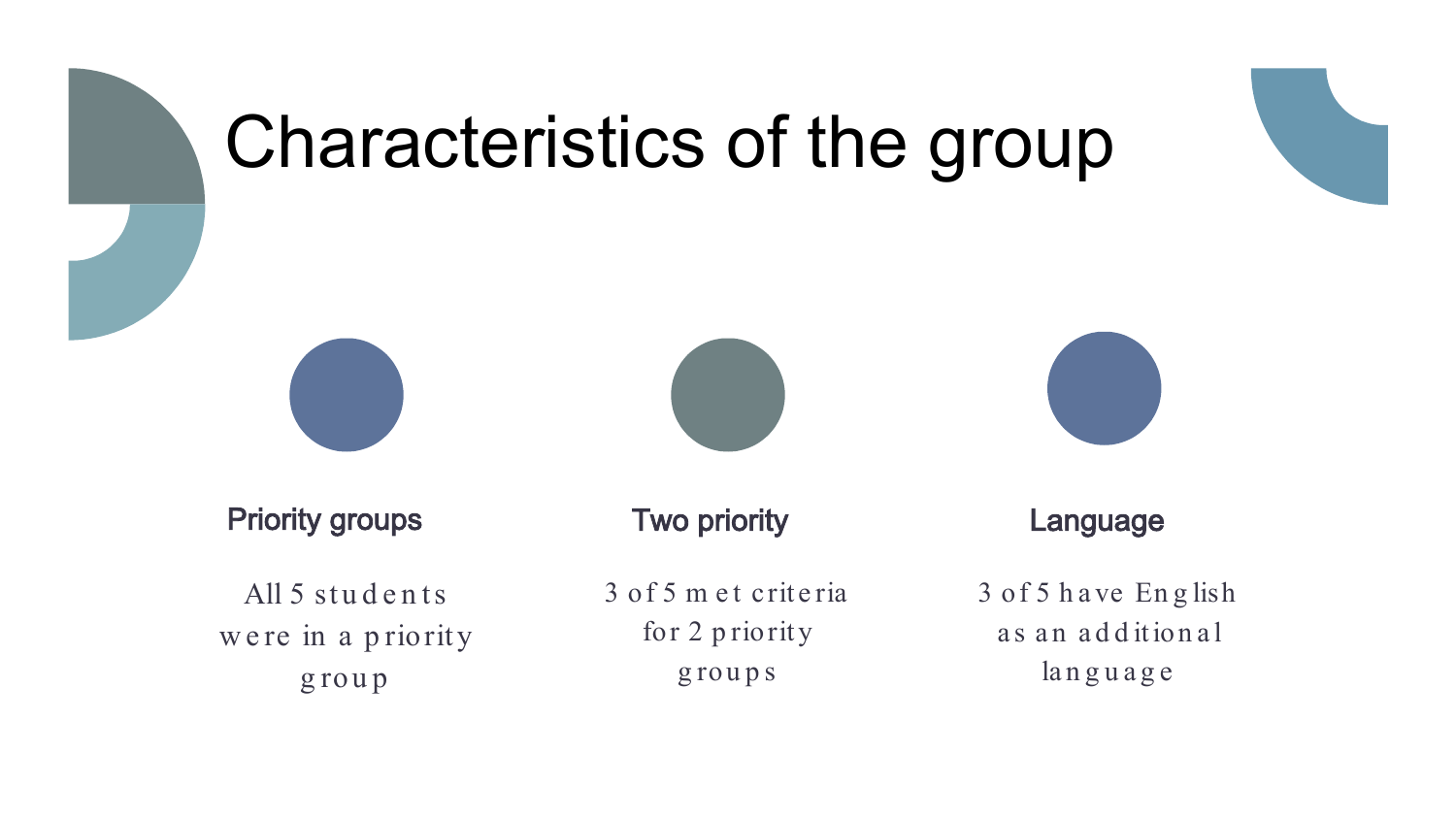#### **SEXED OUTCOMES**

- 
- 
- Our students had a variable year lacadem ically We don't know the extent of the Covid-19 em ergency response on literacy development
- We hear their improving language capability
- We know that they are reading novels in English
- Project was hugely affected by the Covid-19 em erg en cy resp on se
- We learned a few practical things along the way!
- Plan to restart the project in February 2021
- We also want to add entry qualifications to the stu d y

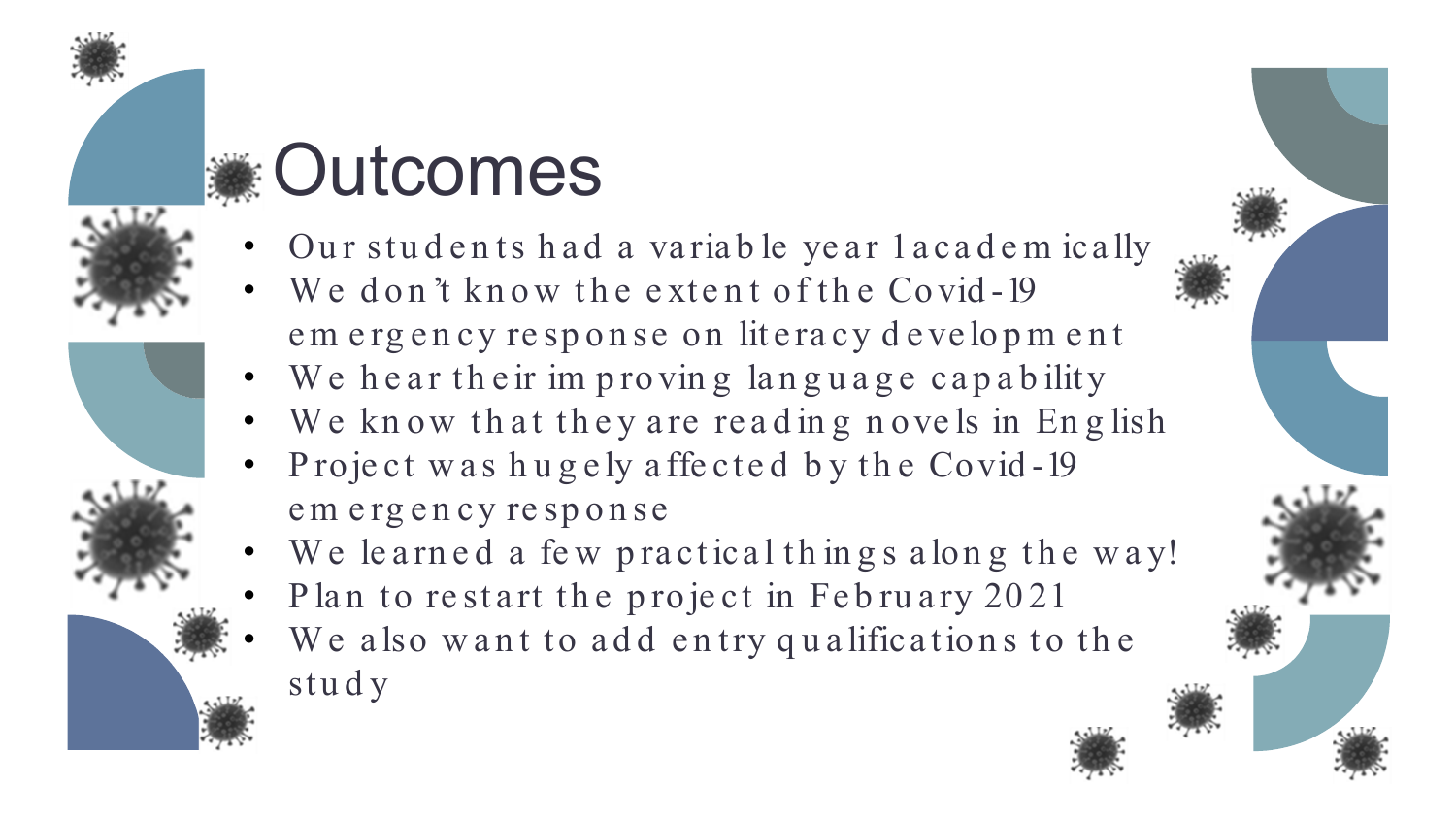

"And so it is with those who have [foundational literacy skill] : They begin to take flight into whole new worlds effortlessly as young birds take to the sky."

#### William James

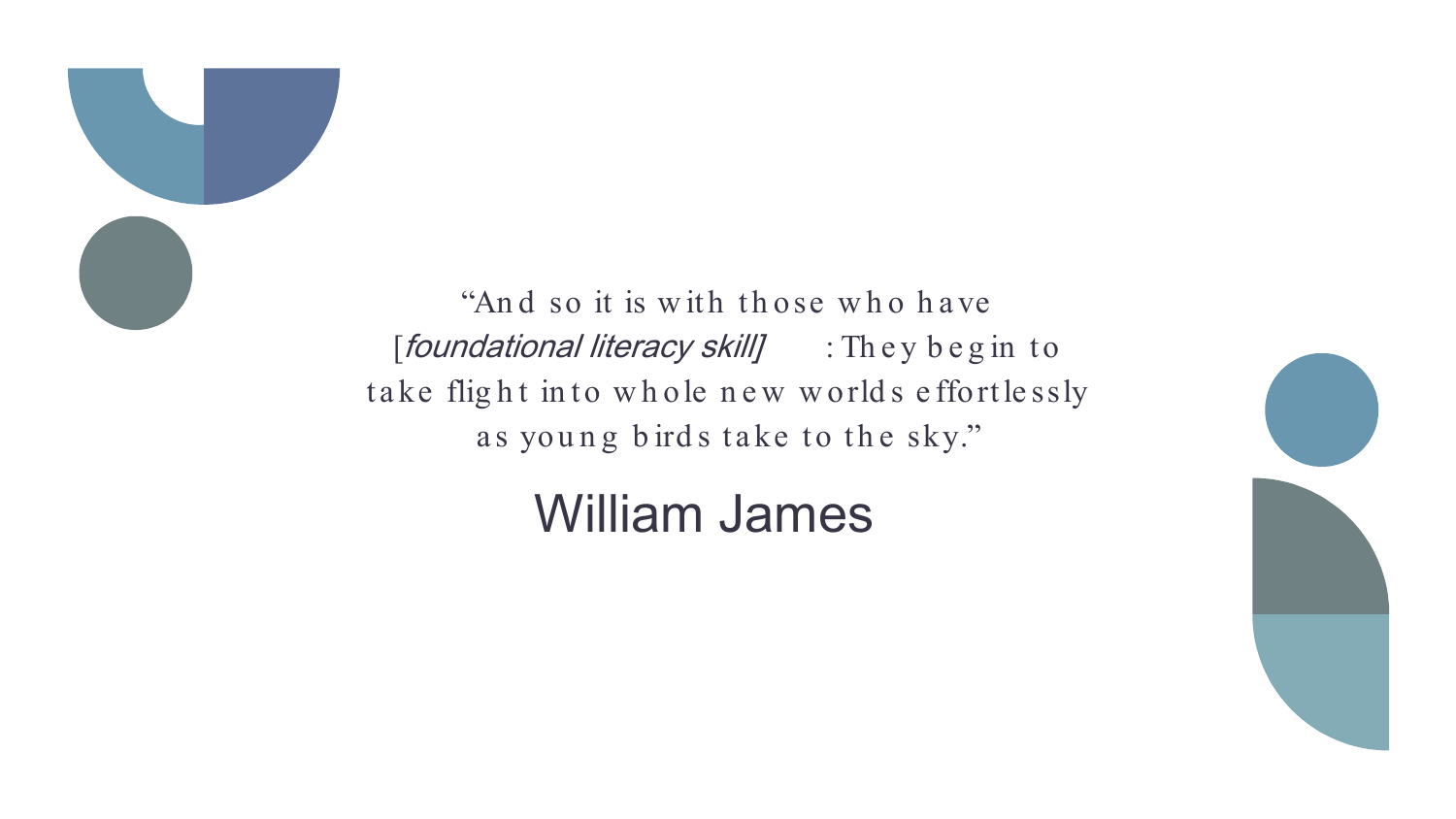

#### Our Team

Sam antha Heath

P a m W illia m s

Ruth Jackson

Eve lyn Hiku roa

Karen Haines

Tre en a Brand

Victor Roux

Dianne Roy

Jill P h ilip s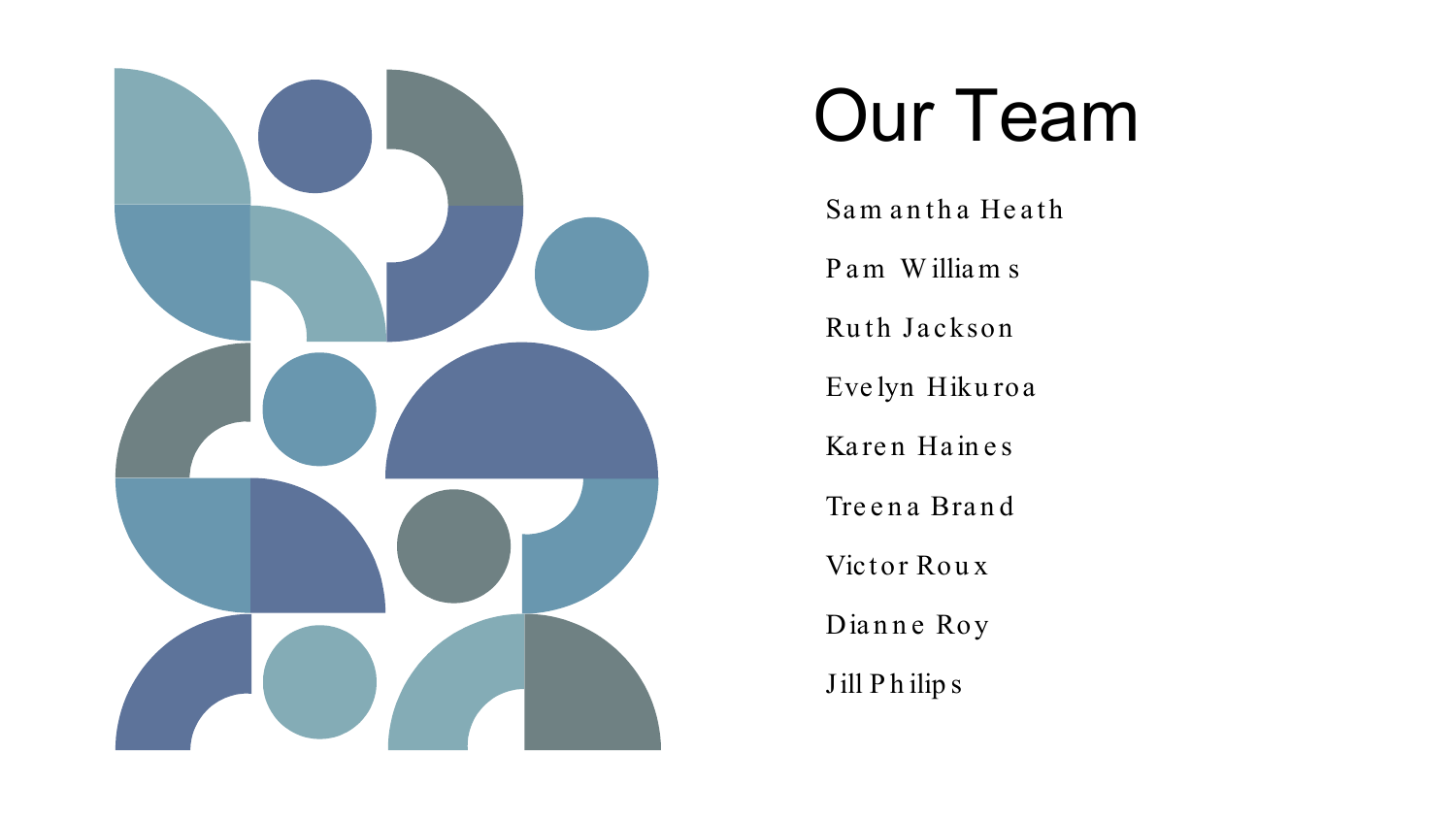

#### References and a ckn ow ledgements

Te rtiary Education Commission. (2017). Guidelines for using the Literacy and Numeracy for Adults Assessm ent Tool. Welling ton: Tertiary Education Com m ission

https://pathwaysawarua.com/

Th ank-you to the students in the Unitec Bachelor of Nursing who participated in this study.

Tū ā p a p a Rang a h a u for support for this project through an Early Career Researcher Fund award in 20 19

Unite c Research Ethics Committee approval 2019-10 38